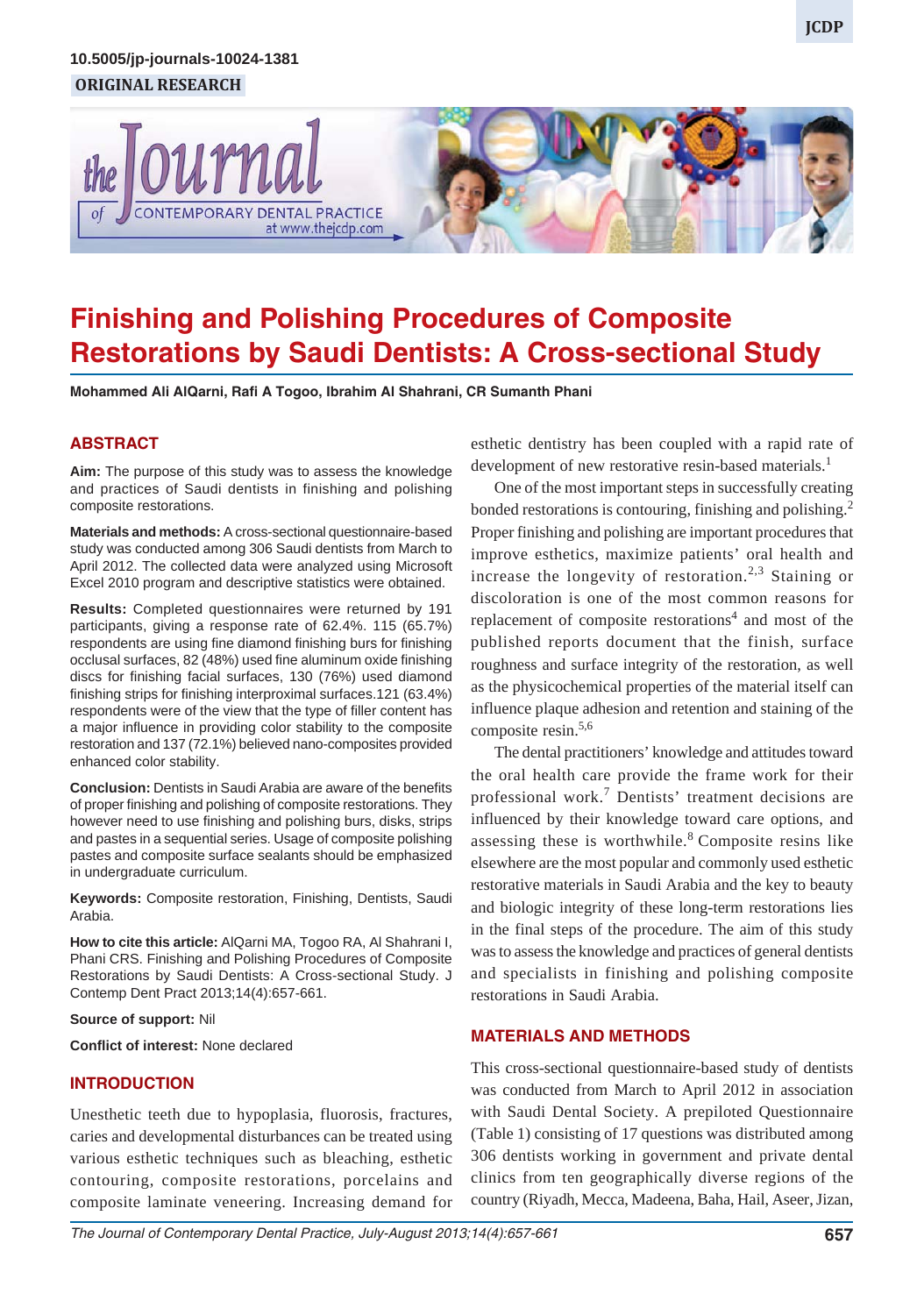#### *Mohammed Ali AlQarni et al*

| <b>Table 1: Questionnaire</b> |                                                                                                                  |                                                                                          |                                                                                      |                                |                   |  |  |  |  |
|-------------------------------|------------------------------------------------------------------------------------------------------------------|------------------------------------------------------------------------------------------|--------------------------------------------------------------------------------------|--------------------------------|-------------------|--|--|--|--|
|                               | 1. Gender:                                                                                                       | Male<br>$\Box$                                                                           | Female                                                                               |                                |                   |  |  |  |  |
| 2.                            | Nationality:                                                                                                     | Saudi                                                                                    | Non-Saudi                                                                            |                                |                   |  |  |  |  |
| 3.                            | Service sector:                                                                                                  | Government                                                                               | Private                                                                              |                                |                   |  |  |  |  |
| 4.                            | Type of practice:                                                                                                | General dentist                                                                          | Specialized in operative dentistry<br>Other speciality dentist                       |                                |                   |  |  |  |  |
| 5.                            | Region of practice:                                                                                              | Al Baha<br>H                                                                             | Al Madinah                                                                           | Eastern province               | Al Qassim         |  |  |  |  |
|                               |                                                                                                                  | Riyadh                                                                                   | Hail                                                                                 | Makkah                         | Northern province |  |  |  |  |
|                               |                                                                                                                  | Jizan                                                                                    | Tabouk                                                                               | Al Jouf                        | Aseer             |  |  |  |  |
|                               |                                                                                                                  | Najran                                                                                   |                                                                                      |                                |                   |  |  |  |  |
|                               | 6. Length of professional career:                                                                                |                                                                                          |                                                                                      |                                |                   |  |  |  |  |
|                               | Less than 5 years<br>More than 5 years                                                                           |                                                                                          |                                                                                      |                                |                   |  |  |  |  |
|                               | 7. Is color stability of significant concern while providing composite restorations?                             |                                                                                          |                                                                                      |                                |                   |  |  |  |  |
|                               | Yes                                                                                                              | <b>No</b>                                                                                |                                                                                      |                                |                   |  |  |  |  |
|                               | 8. Do you replace composite restorations due to color change solely?                                             |                                                                                          |                                                                                      |                                |                   |  |  |  |  |
|                               | $\Box$ Yes                                                                                                       | $\mathbf{I}$<br><b>No</b>                                                                |                                                                                      |                                |                   |  |  |  |  |
|                               | 9. Does the polishing and finishing procedure play a crucial role in colour stability of composite restorations? |                                                                                          |                                                                                      |                                |                   |  |  |  |  |
|                               | - 1<br><b>No</b><br>$\mathbf{I}$<br>Yes                                                                          |                                                                                          |                                                                                      |                                |                   |  |  |  |  |
|                               | 10. What is your method of choice in finishing occlusal surfaces?                                                |                                                                                          |                                                                                      |                                |                   |  |  |  |  |
|                               | No.12 finishing blade<br>Fine diamond finishing burs<br>Aluminum oxide finishing disks                           |                                                                                          |                                                                                      |                                |                   |  |  |  |  |
|                               | Carbide finishing burs<br>Fine diamond finishing strips                                                          |                                                                                          |                                                                                      |                                |                   |  |  |  |  |
|                               | 11. What is your method of choice in finishing facial surfaces?                                                  |                                                                                          |                                                                                      |                                |                   |  |  |  |  |
|                               | No. 12 finishing blade                                                                                           |                                                                                          | Fine diamond finishing burs                                                          | Aluminum oxide finishing disks |                   |  |  |  |  |
|                               | Carbide finishing burs<br>Fine diamond finishing strips                                                          |                                                                                          |                                                                                      |                                |                   |  |  |  |  |
|                               | 12. What is your method of choice in finishing interproximal anterior surfaces?                                  |                                                                                          |                                                                                      |                                |                   |  |  |  |  |
|                               | No.12 finishing blade                                                                                            |                                                                                          | Fine diamond finishing burs                                                          | Aluminum oxide finishing disks |                   |  |  |  |  |
|                               | Carbide finishing burs<br>Fine diamond finishing strips                                                          |                                                                                          |                                                                                      |                                |                   |  |  |  |  |
|                               | 13. Is it essential to use composite polishing paste?                                                            |                                                                                          |                                                                                      |                                |                   |  |  |  |  |
|                               | Yes                                                                                                              | No<br>$\perp$                                                                            |                                                                                      |                                |                   |  |  |  |  |
|                               |                                                                                                                  | 14. Is it essential to use composite surface sealants?                                   |                                                                                      |                                |                   |  |  |  |  |
|                               | $\Box$ Yes                                                                                                       | $\Box$ No                                                                                |                                                                                      |                                |                   |  |  |  |  |
|                               |                                                                                                                  |                                                                                          | 15. In your opinion does the type of composite play a vital role in color stability? |                                |                   |  |  |  |  |
|                               | $\Box$ Yes                                                                                                       | $\Box$ No                                                                                |                                                                                      |                                |                   |  |  |  |  |
|                               | 16. Which of the following factors has a major influence in providing color stability?                           |                                                                                          |                                                                                      |                                |                   |  |  |  |  |
|                               |                                                                                                                  | Type of filler<br>Resin chemical composition<br>$\Box$ Intensity of polymerization light |                                                                                      |                                |                   |  |  |  |  |
|                               | 17. Regarding filler type, which type provides enhanced color stability?                                         |                                                                                          |                                                                                      |                                |                   |  |  |  |  |
|                               | Conventional microhybrid composites<br>Nanocomposites<br>Others                                                  |                                                                                          |                                                                                      |                                |                   |  |  |  |  |

Najran, Eastern and Northern provinces) through electronic services of Saudi Dental Society research unit.

participation of the dentists was voluntary and the electronic questionnaire was filled anonymously.

The sample was selected by simple random sampling from the Official Register of Saudi Dental Society and included general dentists as well as specialists. The

The participants were given a time frame of 4 weeks to reply and no attempt was made to send any reminder mails. The collected data were analyzed using Microsoft Excel

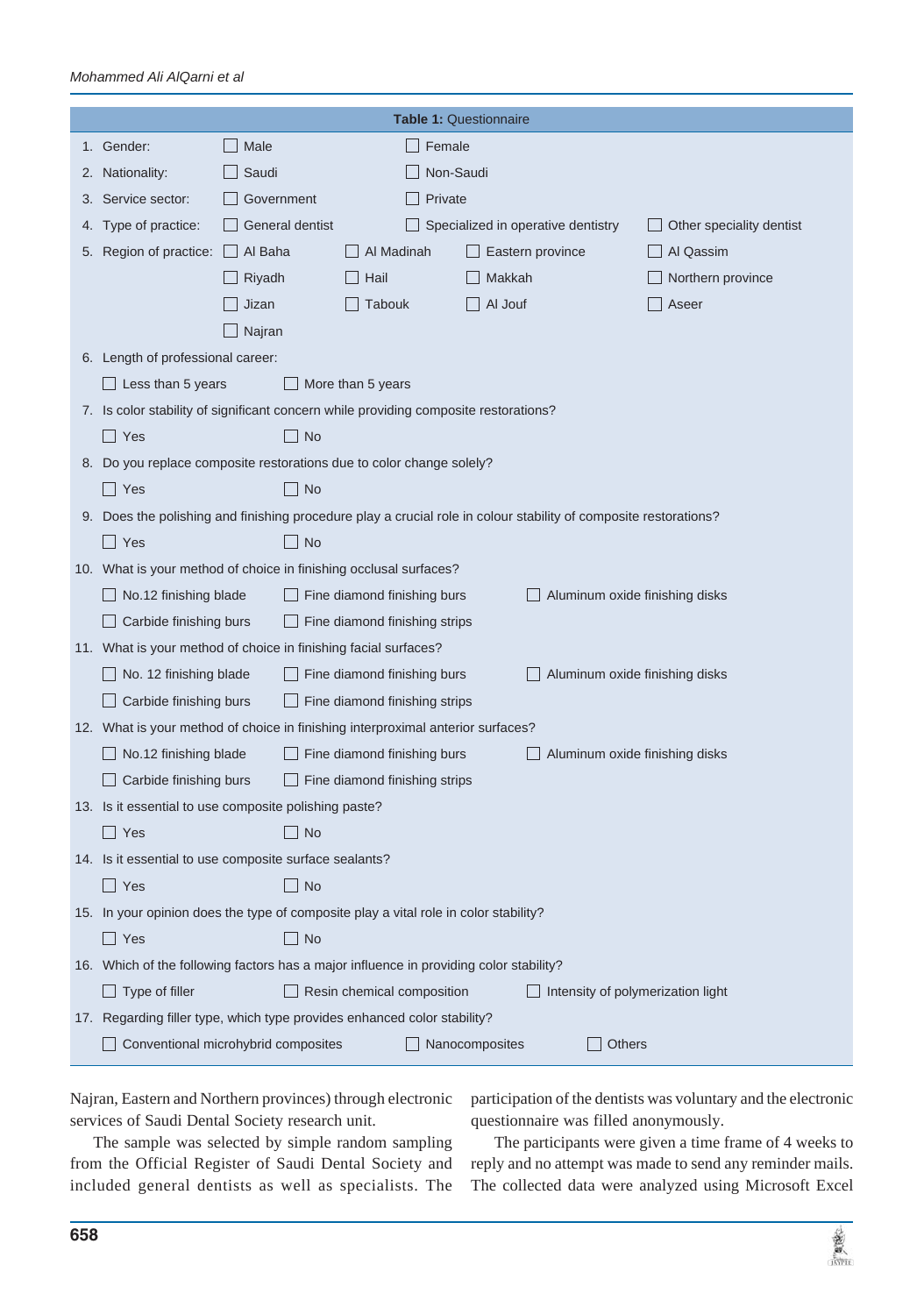2010 program and descriptive statistics were obtained. If the questionnaire was not filled completely, it was not excluded as a whole, but only the answered questions were taken into consideration in statistical analysis.

## **RESULTS**

Completed questionnaires were returned by 191 participants, giving a response rate of 62.4%. 99 (51.8%) were males and 92 (48.2%) were females. The demographic data of the respondents can be summarized as follows – 126 (66%) of the respondents were of Saudi nationality, the remaining 65 (34%) were non-Saudi. 140 (74.1%) worked in government sector and 49 (25.9%) were from private sector. 80 (42.4%) were general practitioners, 111 (57.6%) were specialists . 120 (63.5%) of them had more than 5 years of work experience and 69 (36.5%) had less than 5 years. Dentists from all the ten geographically diverse regions in the country voluntarily participated in the study (Table 2).

The respondents expressed their opinions on color stability of composite restorations and usage of polishing paste and surface sealants (Table 3).

A total of 115 (65.7%) respondents are using fine diamond finishing burs for finishing occlusal surfaces (Graph 1), 115 (48%) are using fine aluminum oxide finishing disks for finishing facial surfaces (Graph 2), 130 (76%) are using diamond finishing strips for finishing interproximal surfaces (Graph 3).

| <b>Table 2:</b> Region-wise participation of respondents |                    |  |  |  |
|----------------------------------------------------------|--------------------|--|--|--|
| Region                                                   | <b>Respondents</b> |  |  |  |
| Al Baha                                                  | 3                  |  |  |  |
| Al Madinah                                               | 6                  |  |  |  |
| Eastern province                                         | 39                 |  |  |  |
| Al Qassim                                                |                    |  |  |  |
| Riyadh                                                   | 86                 |  |  |  |
| Hail                                                     | 2                  |  |  |  |
| Makkah                                                   | 36                 |  |  |  |
| Northern province                                        | 2                  |  |  |  |
| Jizan                                                    | 4                  |  |  |  |
| Tabouk                                                   | 2                  |  |  |  |
| Al Jouf                                                  | 1                  |  |  |  |
| Aseer                                                    | 8                  |  |  |  |
| Najran                                                   |                    |  |  |  |

When asked, which factor has a major influence in providing color stability to the composite restoration; 121 (63.4%) respondents felt it to be type of filler content, 56 (29.3%) of them felt it to be resin chemical composition and 14 (7.3%) respondents felt it was intensity of polymerization light. When asked, which type of fillers provide enhanced colour stability; 137 (72.1%) respondents felt it be nano-composites, 44 (23.2%) of them felt it be conventional microhybrid composites and 9 (4.7%) of them voted for other types.



**Graph 1:** The practices of dentists in finishing occlusal surfaces



**Graph 2:** The practices of dentists in finishing occlusal surfaces

| Table 3: Respondents' opinions on colour stability of composites                  |                |               |  |  |  |
|-----------------------------------------------------------------------------------|----------------|---------------|--|--|--|
| Questions                                                                         | Yes $n$ $(\%)$ | No $n$ $(\%)$ |  |  |  |
| Is color stability of significant concern while providing composite restorations? | 174 (91.6)     | 16(8.4)       |  |  |  |
| Do you replace composite restorations due to color change solely?                 | 115(60.8)      | 74 (39.2)     |  |  |  |
| Does the polishing and finishing procedure play a crucial role in color stability | 173 (91.1)     | 17(8.9)       |  |  |  |
| of composite restorations?                                                        |                |               |  |  |  |
| Is it essential to use composite polishing paste?                                 | 65 (37.4)      | 109(62.6)     |  |  |  |
| Is it essential to use composite surface sealants?                                | 67(38.7)       | 106(61.3)     |  |  |  |
| In your opinion, does the type of composite play a vital role in color stability? | 172 (90.5)     | 18(9.5)       |  |  |  |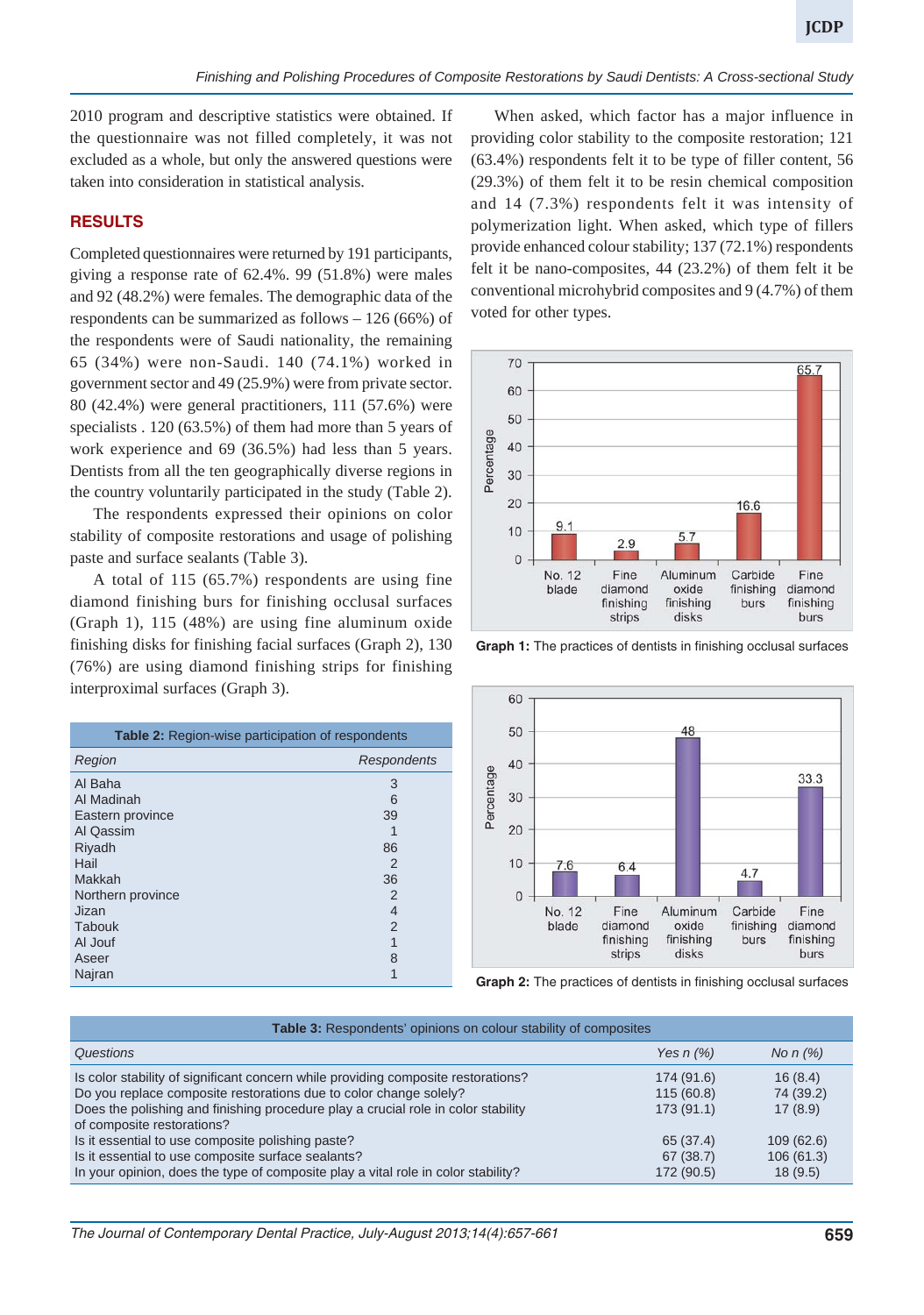

**Graph 3:** The practices of dentists in finishing interproximal surfaces

#### **DISCUSSION**

This is the first national study among the dentists in the Kingdom of Saudi Arabia to assess the knowledge and practices of dentists in finishing and polishing composite restorations. In interpreting the findings of the present study, it is important to acknowledge the possible limitations. As this is a self-reporting study, we could not determine whether reported practices reflected actual clinical practices and the cross-sectional data that is presented does not allow investigation of potential links between level of knowledge and attitude, to the practices used by dentists. The sample size was not as large as desired and was limited to Saudi Dental Society members. Despite these limitations, our results have important implications, since this is the first national study and the findings provide valuable baseline data about the knowledge and practices of dentists in finishing and polishing composite restorations in the kingdom.

Proper contouring, finishing, and polishing of anterior restorations is a key component to the long-term success of bonded restorations and is important for several reasons  $2.9$ (Table 4). Similarly, 173 (91.1%) respondents felt that polishing and finishing procedures play a crucial role in color stability of composite restorations.

Color stability of the composite resin materials is related to type of the composite resin restorative materials and polishing procedures.<sup>4</sup> In agreement with this, 172 (90.5%) respondents expressed that the type of composite plays a vital role in color stability. A Dutch study concluded that, staining or discoloration was one of the primary reasons for replacement of composite restorations.<sup>6</sup> Similarly, 174 (91.6%) respondents claimed that color stability is of significant concern while providing composite restorations and 115 (60.8%) respondents claimed that they replace composite restorations due to color change solely.



• Enhances patient comfort and satisfaction

Discoloration of composite restorations is caused by intrinsic and extrinsic factors. The intrinsic factors involve the discoloration of the resin material itself, such as the alteration of the resin matrix and of the interface of matrix and fillers. Extrinsic factors include staining by adsorption or absorption of colorants as a result of contamination from food and beverages.<sup>10</sup> Bayne and Taylor<sup>1</sup> stated that increasing the filler contents of composite resins generally improve the physical, chemical and mechanical properties such as water absorption, color stability and wear resistance. Some of the published studies<sup>4,11</sup> have stated that staining is directly related to the resin phase of composites, where as some other studies suggested that the filler content is an important factor influencing composite color stability.<sup>12,13</sup> In the present study, When asked, which factor has a major influence in providing color stability to the composite restoration; 121 (63.4%) respondents felt it to be type of filler content, 56 (29.3%) of them felt it to be resin chemical composition and 14 (7.3%) felt it was intensity of polymerization light. When asked, which type of fillers provide enhanced color stability; 137 (72.1%) respondents felt it be nanocomposites, 44 (23.2%) of them felt it be conventional microhybrid composites and 9 (4.7%) of them voted for other types.

Color stability of the composite resin materials is related to the type of composite resin and polishing procedures. Manufacturers provide a variety of instruments to accomplish finishing and polishing, such as diamond rotary cutting instruments, carbide burs, abrasive-impregnated rubber cups and points, abrasive disks and polishing pastes. Different types of composites call for different polishing techniques and various studies have reported that dedicated polishing systems and procedures are needed to create the kind of surface smoothness that prevents early discoloration.<sup>14-16</sup> A total of 115 (65.7%) respondents are using fine diamond finishing burs for finishing occlusal surfaces (Graph 1), 115 (48%) are using fine aluminum